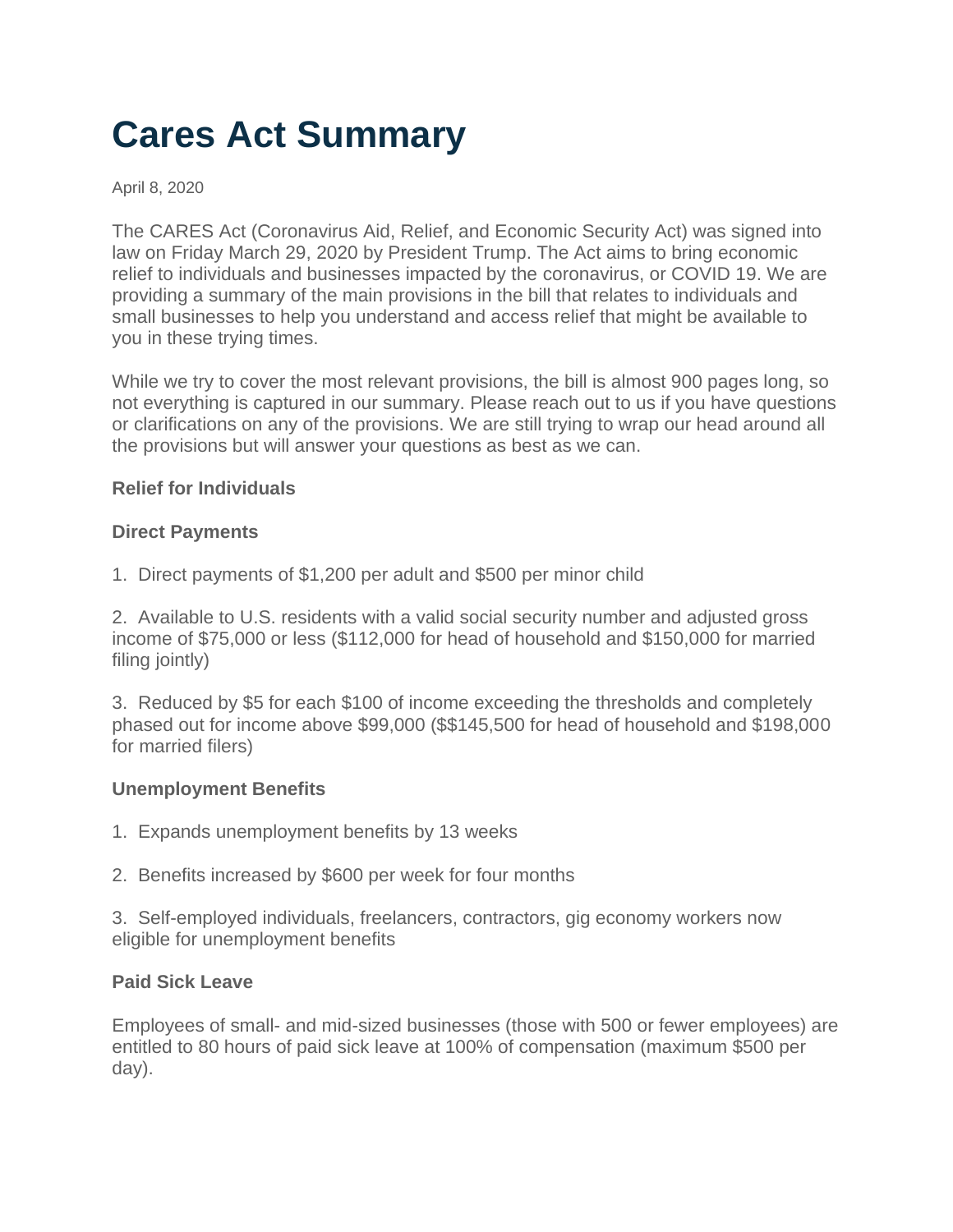# **Paid Family Leave**

Employees of small- and mid-sized businesses are entitled to 12 weeks of paid family leave at two-thirds of regular pay, up to \$200 per day.

The Act provides relief to businesses whose employees take sick- or family leave.

# **Tax Returns**

- 1. Tax return filing deadline and payments extended to July 15, 2020
- 2. Individuals may defer up to \$1 million of income tax payments usually due April 15

# **Retirement Accounts**

1. Contributions can be made up to July 15, 2020

2. Withdrawals up to \$100,000 from retirement accounts without penalty for COVID-19 related matters

- 3. Can report the distribution evenly over 2020, 2021 and 2022
- 4. Not taxable if repaid within three years
- 5. Maximum loan increased to \$100,000 from \$50,000

6. Loan repayments due between enactment date and December 31, 2020 can be delayed for a year

7. Required Minimum Distributions for 2020 are not required

# **Student Loans**

1. Employers can provide up to \$5,250 in tax-free student loan repayment benefits to their employees

2. Borrowers with federal student loans can defer payments without penalty until September 30, 2020

3. Garnishments have been suspended

# **Medicare and Medicaid**

- 1. COVID-19 lab tests (with no out of pocket costs)
- 2. Medically necessary hospitalizations